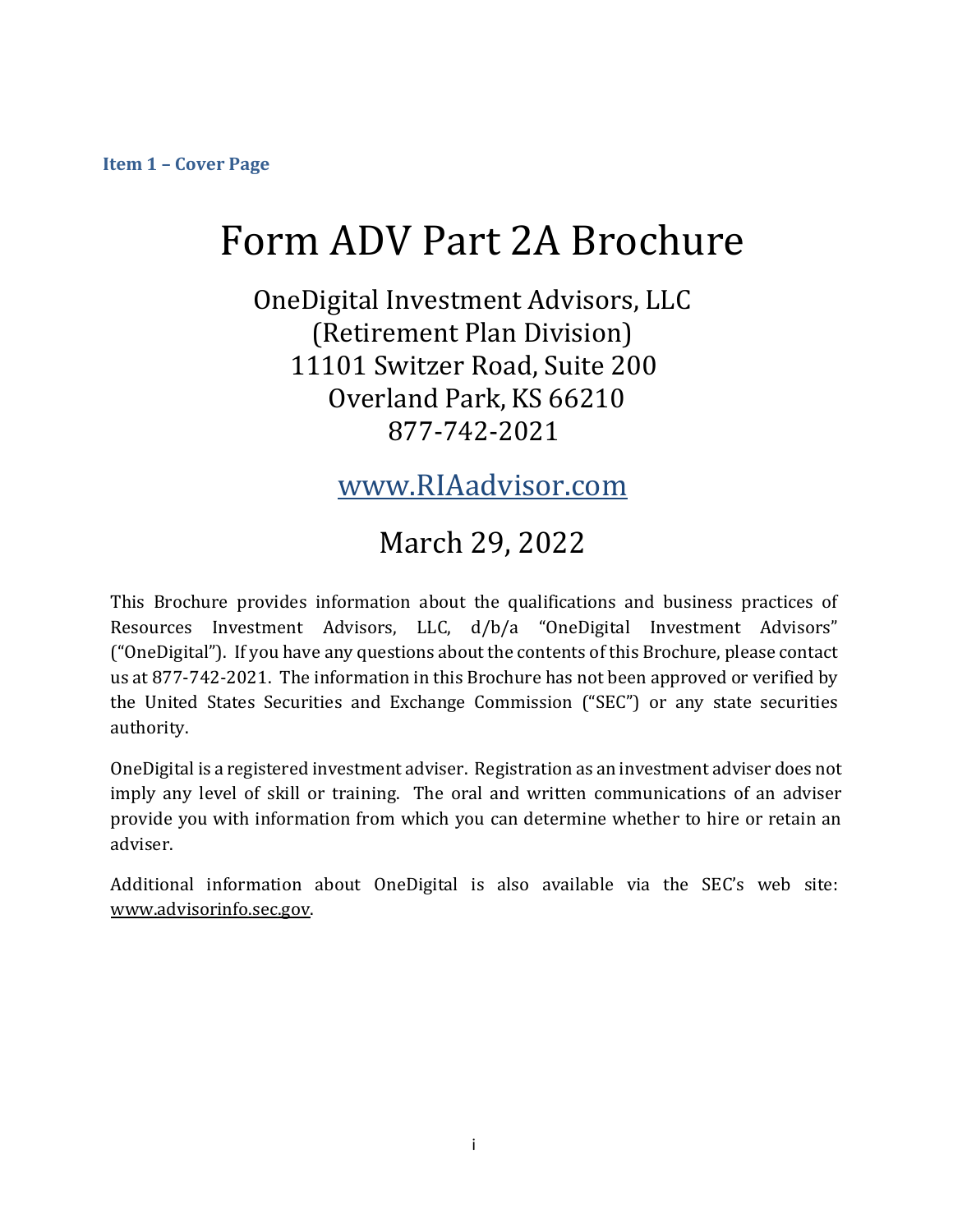#### <span id="page-1-0"></span>**Item 2 – Material Changes**

This Brochure, dated March 29, 2022, represents the annual update to the firm's brochure.

OneDigital's assets under management grew significantly in 2021, primarily as a result of the acquisition of the books of business from a number of previously independent investment adviser representatives. OneDigital will continue to purchase additional books of business in 2022.

Later this year, OneDigital will be establishing a new and separate investment adviser, OneDigital Asset Management, LLC ("OD Asset Management"), which will be used for two distinct purposes. Specifically, OD Asset Management will serve as the manager of certain investment models OneDigital will use in connection with its wealth management clients. Managing those models through a separate investment adviser will enable OD Asset Management to more easily calculate and report their performance. Therefore, OneDigital will enter into a sub-advisory agreement with OD Asset Management, which will in turn, enter into similar agreements with third party asset managers that will assist in the creation of these investment models.

In addition, OD Asset Management will assume responsibility for OneDigital's "Personalized Portfolios" program, which offers investment management services to retirement plan participants. The purpose of transferring that program to OD Asset Management is to create a separate expense item for OneDigital's retirement plan sponsor clients to list on their Form 5500 filings. OneDigital believes this will help those clients from becoming the target of plaintiffs' attorneys who use those Form 5500 filings to identify potential class action opportunities by benchmarking the fees being paid by plans for certain services, including investment advice. Specifically, OneDigital fears some attorneys may interpret those filings as indicating it is charging significantly more than the industry average solely to provide investment advisory/management services to the plan without realizing a portion of the stated fee arises from managing the individual participants' accounts. Therefore, by moving the participant services to OD Asset Management, the plan sponsor will be able to separate those expenses on the Form 5500.

Pursuant to SEC Rules, OneDigital will deliver a summary of any materials changes to this and subsequent Brochures to you within 120 days of the close of our fiscal year, as well as providing notices of material changes as necessary. All such information will be provided to you free of charge.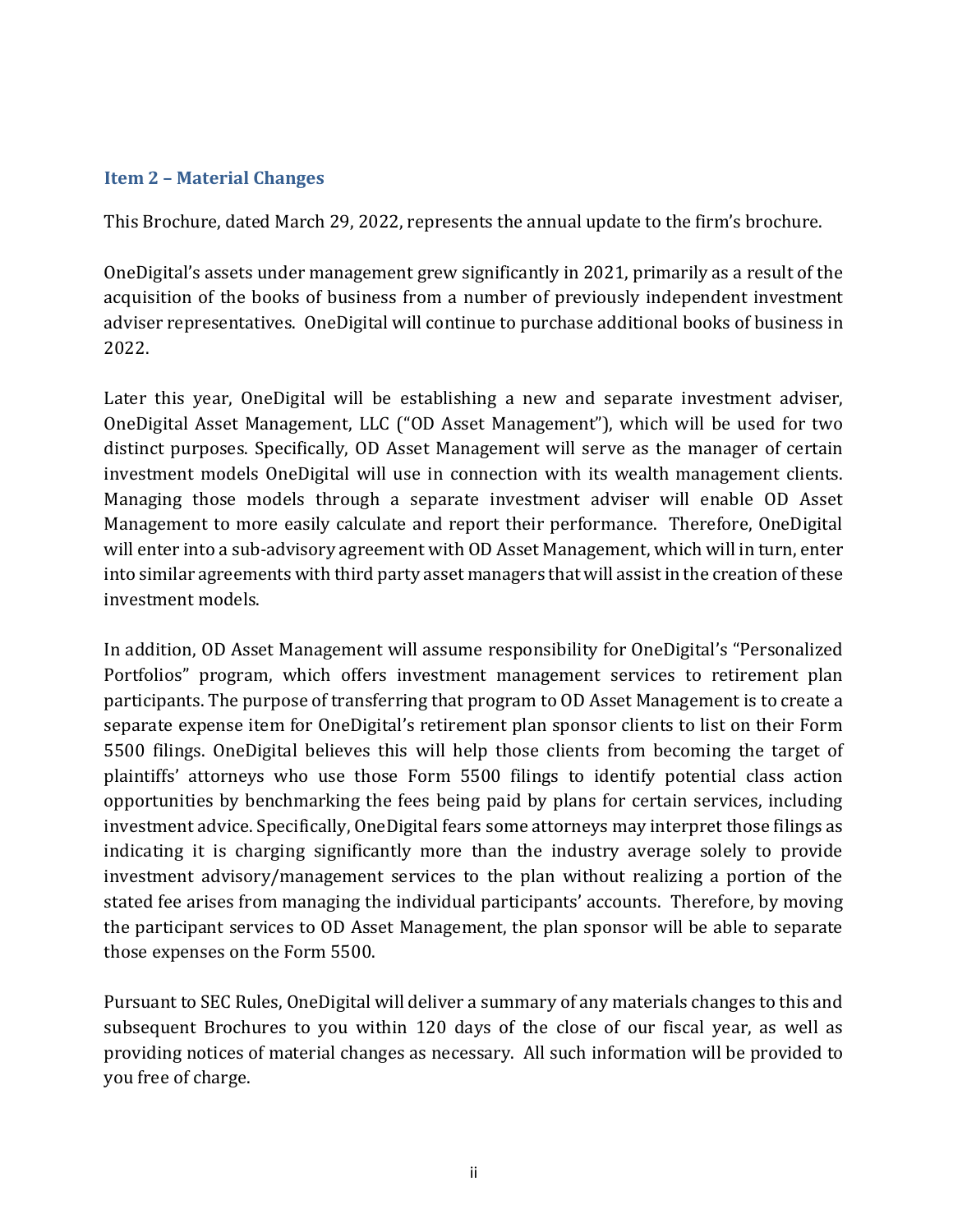OneDigital's Brochure may be requested by contacting 877-742-2021. Additional information about OneDigital is also available via the SEC's web site [www.advisorinfo.sec.gov.](http://www.adviserinfo.sec.gov/) The SEC's web site also provides information about any persons affiliated with OneDigital who are registered as investment adviser representatives of the firm.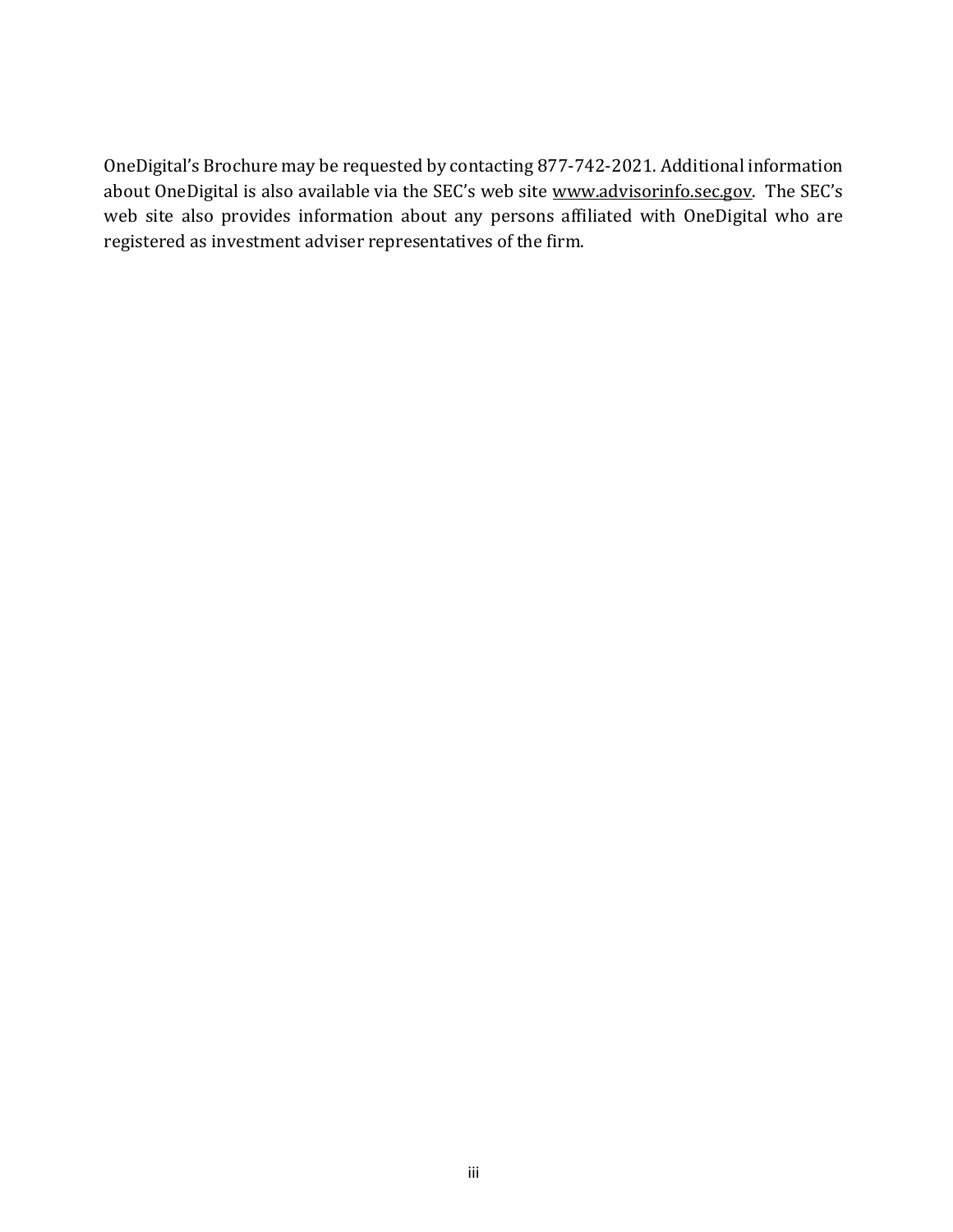# <span id="page-3-0"></span>**Item 3 - Table of Contents**

# **Contents**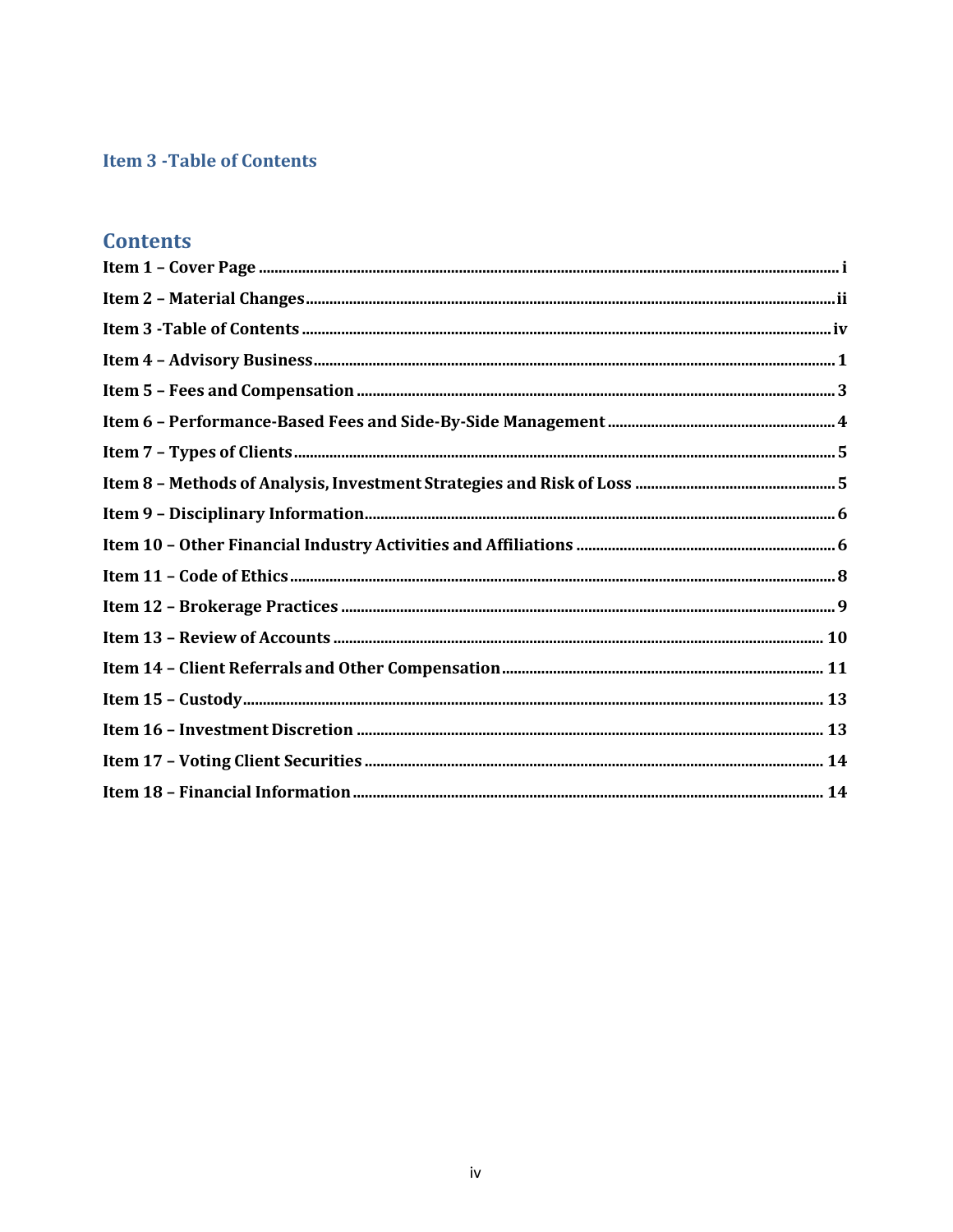#### <span id="page-4-0"></span>**Item 4 – Advisory Business**

OneDigital is registered as an investment adviser with the United States Securities and Exchange Commission (CRD # 106766). OneDigital was organized as a corporation under the laws of the State of Missouri in 1987 and was converted to a limited liability company in 2018. Pursuant to a Unit Purchase Agreement dated January 21, 2020, OneDigital is now a wholly owned subsidiary of Digital Insurance, LLC.

OneDigital provides investment advisory and management services to the sponsors of retirement plans, as well as investment management services to participants of those plans. (OneDigital also provides investment advisory, investment management, and financial planning services to individual and institutional clients, and those services are outlined in a separate brochure specifically tailored to the firm's Wealth Management Division.)

For the sponsors of retirement plans, OneDigital will either serve as the plan's investment adviser pursuant to §3(21) of ERISA (in which case OneDigital will recommend investment decisions for approval by the plan's named fiduciaries) or as the plan's investment manager pursuant to §3(38) of ERISA (in which case OneDigital will manage the plan's investment decisions on a discretionary basis). In either case, OneDigital will assist the plan sponsor with any notices or transactions resulting from a change in the plan's investment options.

If the plan consists of pooled accounts, OneDigital's services will involve providing advice or management on the actual investment of the plan's assets. However, the vast majority of OneDigital's retirement plan clients consist of participant-directed, defined-contribution plans, in which its services involve the provision of advice or management on the investment options that will be made available to the plan's participants.

In rendering these services to most participant-directed plans, OneDigital works with the plan's named fiduciaries to evaluate the demographics of the plan's participants to select investment options that are appropriate for their retirement needs based upon ERISA §404(c)'s requirement that such plans offer a "broad range" of investment options. The plan's named fiduciaries can impose restrictions on the types of investments that may be held by, or offered through, the plan, and those guidelines are typically referenced in the plan's investment policy statement. However, OneDigital generally does not provide advice regarding the inclusion of the plan's sponsor's stock within the plan.

OneDigital offers additional services to its retirement plan clients, including without limitation, assisting the plan's named fiduciaries with drafting the plan's investment policy statement, selecting an appropriate qualified designated investment alternative ("QDIA"), and providing investment education and enrollment services for the plan's participants. In addition,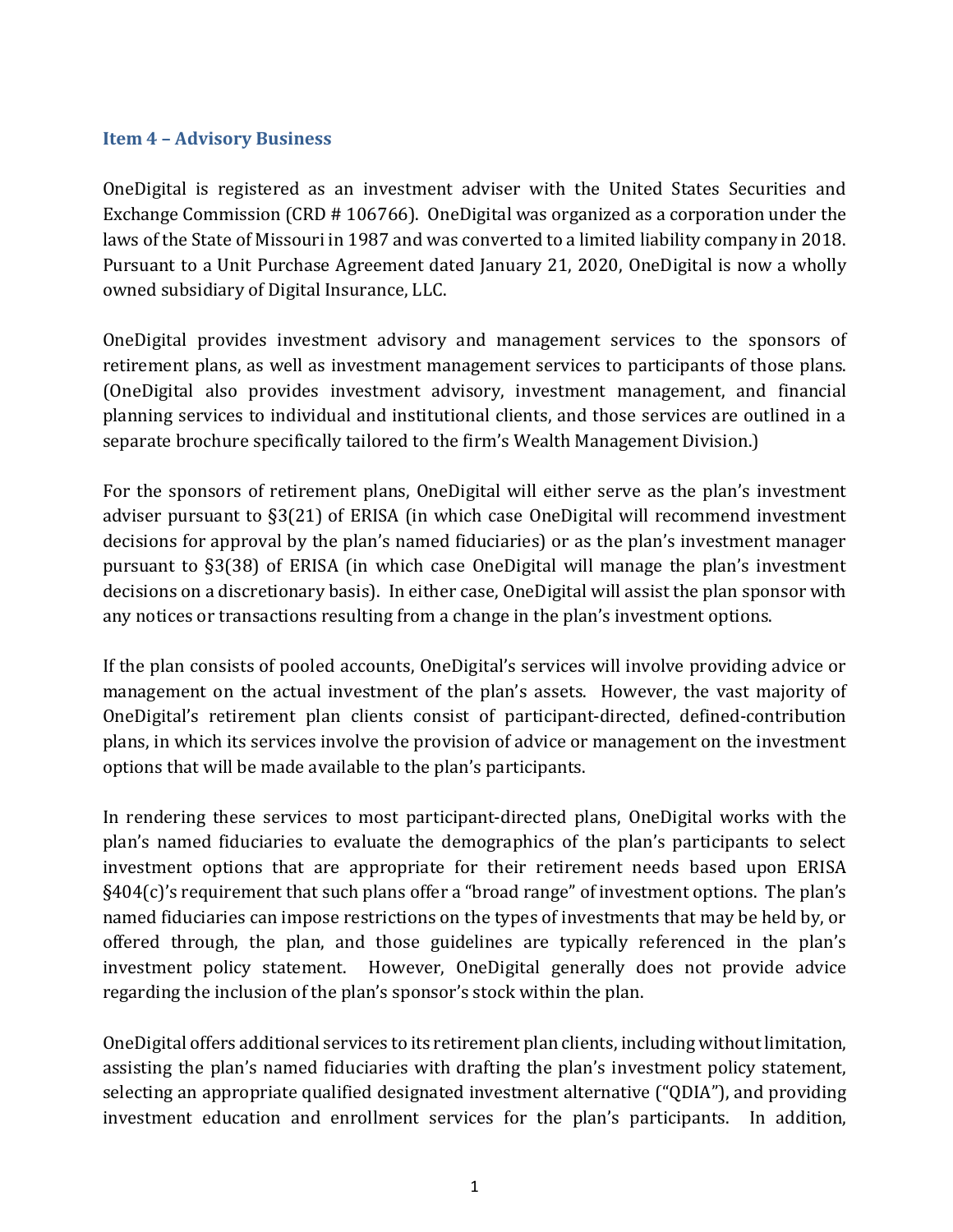OneDigital now offers plan participants with financial planning assistance, debt counseling services, and other financial wellness tools as part of its Financial Elements program.

OneDigital has partnered with certain plan recordkeepers to provide retirement plan participants with the opportunity to have their accounts professionally managed through its Personalized Portfolios program. These managed account services can be offered on either an opt-in, opt-out (where managed accounts are selected as a QDIA for the plan), or modified optout (where participants who reach a selected age are moved into managed accounts as a QDIA) basis. In order to provide its managed account services, OneDigital relies upon the plan's recordkeeper to enable participants to enroll for the service through its website, as well as to allow it to process transactions in the participant's account and collect the fee OneDigital charges for its management services from the participant's account.

OneDigital prefers to utilize collective investment trusts ("CITs") offered through Alta Trust for its Personalized Portfolio program. Although OneDigital serves as the investment manager for those CITs, it does not collect a fee in that capacity if it is also serving as the investment adviser or investment manager for the plan's sponsor. Furthermore, because those CITs are only intended for use in connection with the Personalized Portfolios program, OneDigital requests that the recordkeeper "ghost" the funds so participants cannot select them as investments outside of the program. In the event a recordkeeper is unable to "ghost" the CITs or it is a 403(b) plan that cannot use CITs, OneDigital can construct model portfolios from the plan's core investment line up. OneDigital partners with a sub-adviser, which allocates the CITs or models portfolios to each participant based upon their individual characteristics – age, gender, state of residence, salary, etc.

Because the services OneDigital offers to plan participants through its Personalized Portfolios program differs significantly from the advice given to the sponsors of these participants' plans, OneDigital currently collects a separate fee for each service and has included both the plans' and the participants' assets in the calculation of its regulatory assets under management – which results in the double counting of these assets. Specifically, as of the date of this disclosure, approximately \$1,221,039,091 were in OneDigital's managed account program and were counted toward the assets it managed on a discretionary basis. Those assets were also counted in OneDigital's calculation of the assets it managed for the participants' retirement plans on a non-discretionary basis.

As of December 31, 2021, OneDigital managed approximately \$101,681,539,206 in assets, of which approximately \$25,789,978,013 was managed on a discretionary basis and approximately \$75,891,561,193 was managed on a non-discretionary basis.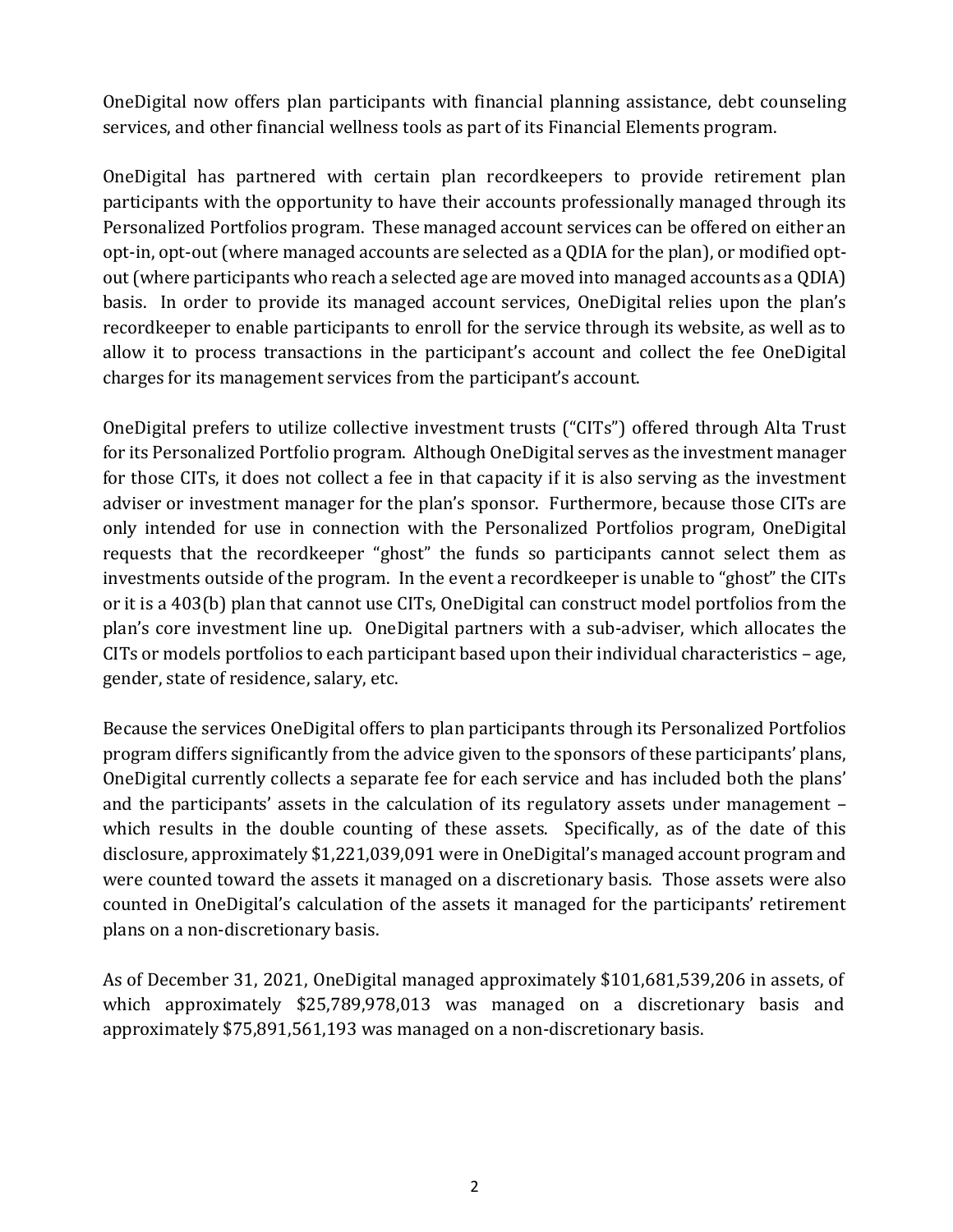#### <span id="page-6-0"></span>**Item 5 – Fees and Compensation**

Pursuant to §408(b)(2) of ERISA, OneDigital and other vendors providing services to a retirement plan or its participants must disclose all direct and indirect compensation they will receive in exchange for the services they provide to a retirement plan. OneDigital's agreements with its plan sponsor clients disclose the services it will provide and the fee it will charge for those services, which serves as its ERISA §408(b)(2) disclosure.

For investment advisory/management services, OneDigital charges its fees either on a percentage of assets in the retirement plan or as a flat annual fee. OneDigital also collects a separate fee for its Financial Elements offerings. Those fees are negotiable and vary greatly based upon the size of the plan and the services OneDigital will be providing. In fact, many plans select their investment adviser by soliciting competitive bids from multiple advisers. As a result, it is impossible to provide a fee schedule that would be relevant to all retirement plan clients.

For its Personalized Portfolios program, OneDigital has the plan's sponsor execute an agreement to authorize OneDigital to offer investment management services to its participants in order to take advantage of a safe harbor provided by the Department of Labor. That agreement will also specify the fee that will be charged to each participant, which includes not only the fee OneDigital will collect for managing the participant's account but also the fees OneDigital must pay to the plan's recordkeeper and sub-adviser for the services they provide to OneDigital. OneDigital enters into a separate agreement with each participant, and its management fee will also be disclosed in that document.

OneDigital's advisory fee does not include any applicable taxes; confirmation fees for trades; custodial fees; brokerage commissions; transaction fees; charges imposed directly by a mutual fund, index fund, or exchange traded fund (as disclosed on the fund's prospectus), as well as other fees imposed by the plan's recordkeeper/custodian for securities transactions. The plan's administrator is required to provide participants with a disclosure of the costs associated with the investment options offered under the plan, pursuant to §404a-(5) of ERISA.

Retirement plan clients can decide whether the fees will be paid directly by the plan sponsor or deducted from plan assets. When OneDigital's fees are paid from plan assets, it must rely upon the plan's recordkeeper to collect that fee and the recordkeeper's policies will determine the amount of applicable assets, as well as whether OneDigital's fee will be paid in advance or in arrears. This is also true for OneDigital's Personalized Portfolios program. However, if the plan sponsor pays OneDigital's fee directly – as is often the case for the additional fee OneDigital collects for its Financial Elements offerings – OneDigital will charge a flat fee and the parties can negotiate when those payments will be due.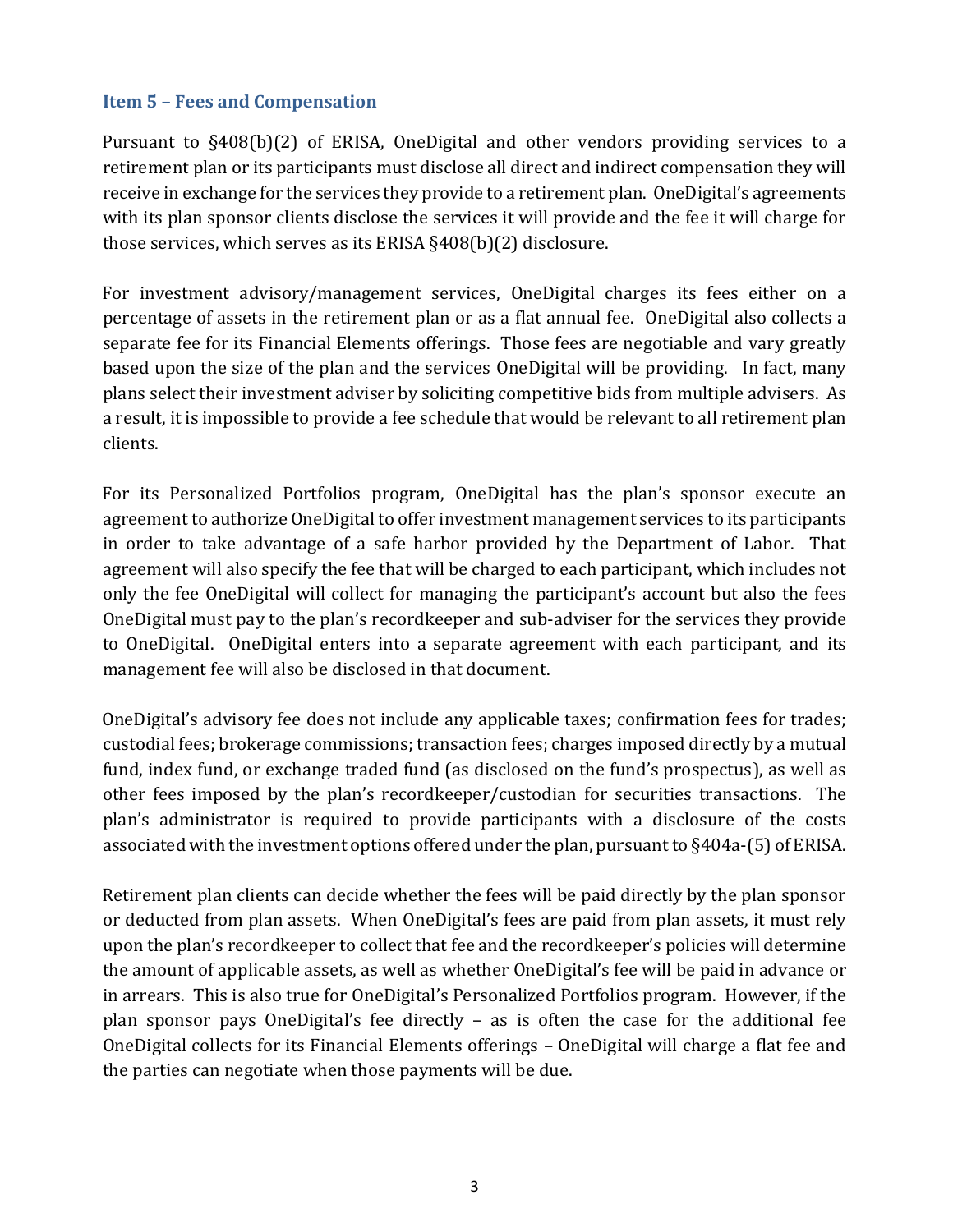Either party can terminate the agreement upon 30 days' prior written notice to the other. If the advisory fee had been collected in advance and the agreement is terminated in the middle of a calendar quarter, any unearned fees paid in advance will be refunded to the client on a pro-rata basis.

Because it would likely be deemed a prohibited transaction under ERISA (as well as being a general conflict of interest), OneDigital and its investment adviser representatives are not permitted to accept any compensation for the sale of any securities or investment products when they are acting as a fiduciary investment adviser or investment manager for a retirement plan or participant, except to the extent that compensation is used to offset OneDigital's advisory fee. For that reason, while some of OneDigital's investment adviser representatives are also registered representatives of Triad Advisors, LLC, ("Triad") a securities broker-dealer (member FINRA/SIPC), they rarely offer securities or insurance brokerage services to retirement plan clients.

There are several exceptions to this rule. First, some recordkeepers have yet to develop an investment advisory platform. In those cases, OneDigital's investment adviser can be paid on a commission basis through Triad, but those commissions must then be used to offset OneDigital's advisory fee.

In addition, some of OneDigital's investment adviser representatives assist sponsors of "frozen" defined benefit plans to offload some or all of their liability for making future payments to beneficiaries through the purchase of an insurance annuity. (A "frozen defined benefit plan" is one that is no longer enrolling new participants but has a continuing duty to pay previously vested benefits.) As compensation for providing these services, the employee and/or investment adviser representative may collect a consulting fee from the client and/or a commission for the sale of the insurance annuity.

Finally, some of OneDigital's employees and/or investment adviser representatives assist employers in establishing non-qualified, executive benefit plans. Because these activities involve the sale of insurance products, those employees and/or investment adviser representatives will typically receive a commission on the sale of the selected insurance product. However, those services are not considered investment advice, and clients are reminded they have the option to purchase these insurance products from other agents, brokers or investment adviser representatives not affiliated with OneDigital.

## <span id="page-7-0"></span>**Item 6 – Performance-Based Fees and Side-By-Side Management**

OneDigital does not charge performance‐based fees (fees based on a share of capital gains on or capital appreciation of the assets of a client).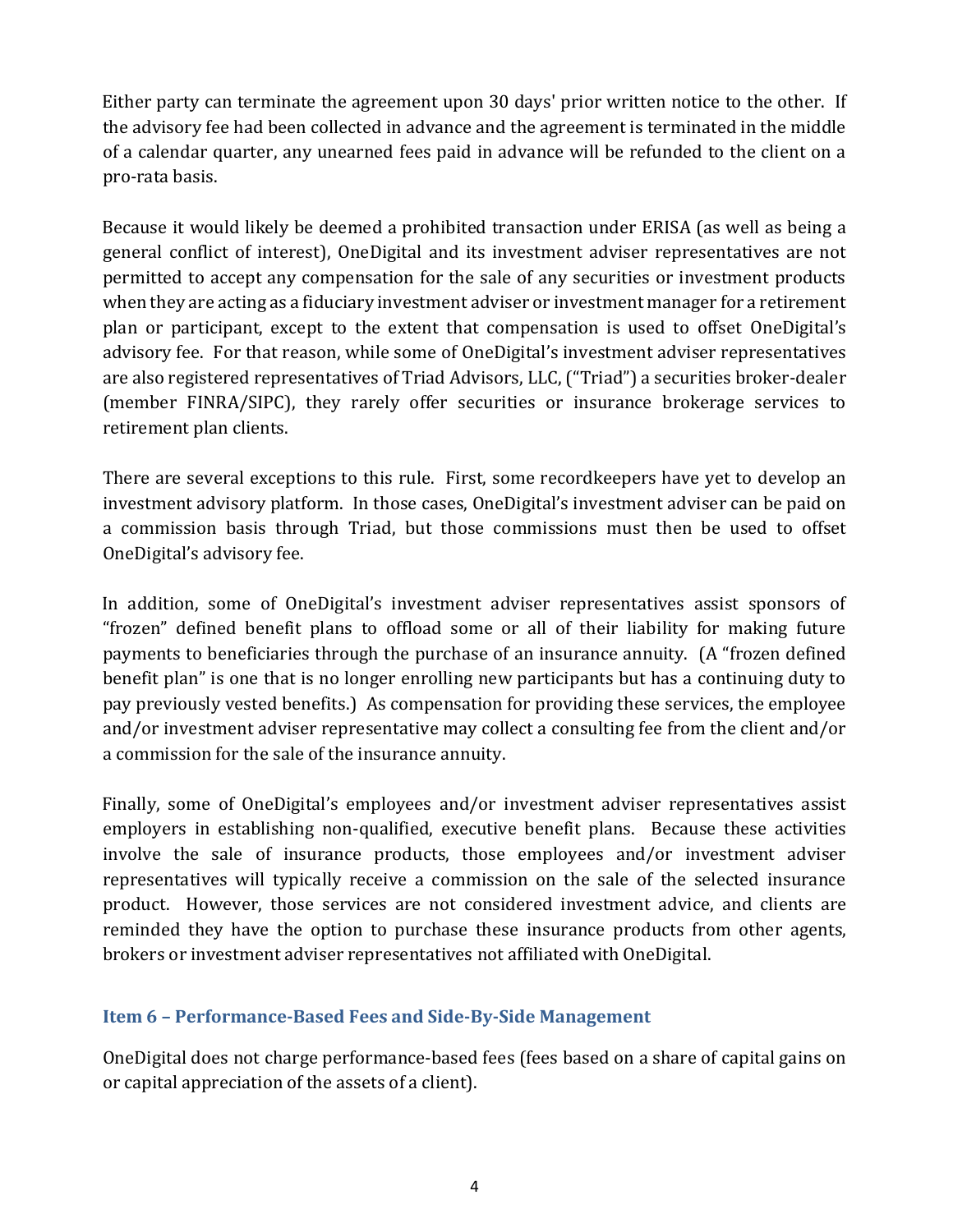# <span id="page-8-0"></span>**Item 7 – Types of Clients**

OneDigital's Retirement Plan Division provides investment advisory and management services to the sponsors of many different types of retirement plans that are eligible for tax deferment under the Internal Revenue Code. It also currently provides investment advisory and management services to participants of participant-direct, defined-contribution plans. There is no minimum amount of assets required for OneDigital to provide these services.

# <span id="page-8-1"></span>**Item 8 – Methods of Analysis, Investment Strategies and Risk of Loss**

For ERISA qualified, participant-directed, defined-contribution plans, OneDigital's first concern is to ensure the plan complies with ERISA §404(c)'s requirement for a "broad array" of investment options to enable participants to develop a diversified portfolio. If the plan already has an investment policy statement ("IPS"), OneDigital analyzes the investment options offered through the plan's platform provider to help ensure there is adequate representation of investment categories for the plan's participants to select from to construct a diversified portfolio. If the plan does not have an IPS, OneDigital can work with the plan to draft one to guide the plan fiduciaries' oversight of its investment options.

Once the investment categories are identified, OneDigital further refines them into the investment styles offered within each category. OneDigital then analyzes the choices available within each classification based upon investment style (including style consistency), risk and return characteristics, and performance versus the peer group median. Qualitative factors, such as the investment's operating expenses and tenure of its investment manager are also considered. Based upon this analysis, OneDigital will recommend or select the investment options it believes are best suited to be made available to a plan's participants. Thereafter, OneDigital scores the various investment options each quarter. Those options that underperform are placed on a "watch list" and, if the underperformance continues, OneDigital may recommend or select another investment option(s). OneDigital also monitors the participants' demographics and utilization of the selected investments to help ensure they have relevant choices and understand how to utilize those options to build a suitably diverse investment portfolio.

By contrast, when OneDigital is managing a plan's pooled investments, it applies Modern Portfolio Theory to develop an investment strategy that is appropriate for the plan's objectives. Specifically, OneDigital will consider the plan's current funding status, the demographics of its intended beneficiaries, and annual investment return needs to construct a portfolio that adequately balances the plan's investment risks and growth requirements.

For its managed account program, OneDigital will either utilize investment options available in the plan's core lineup or CITs it manages through Alta Trust. These CITs will typically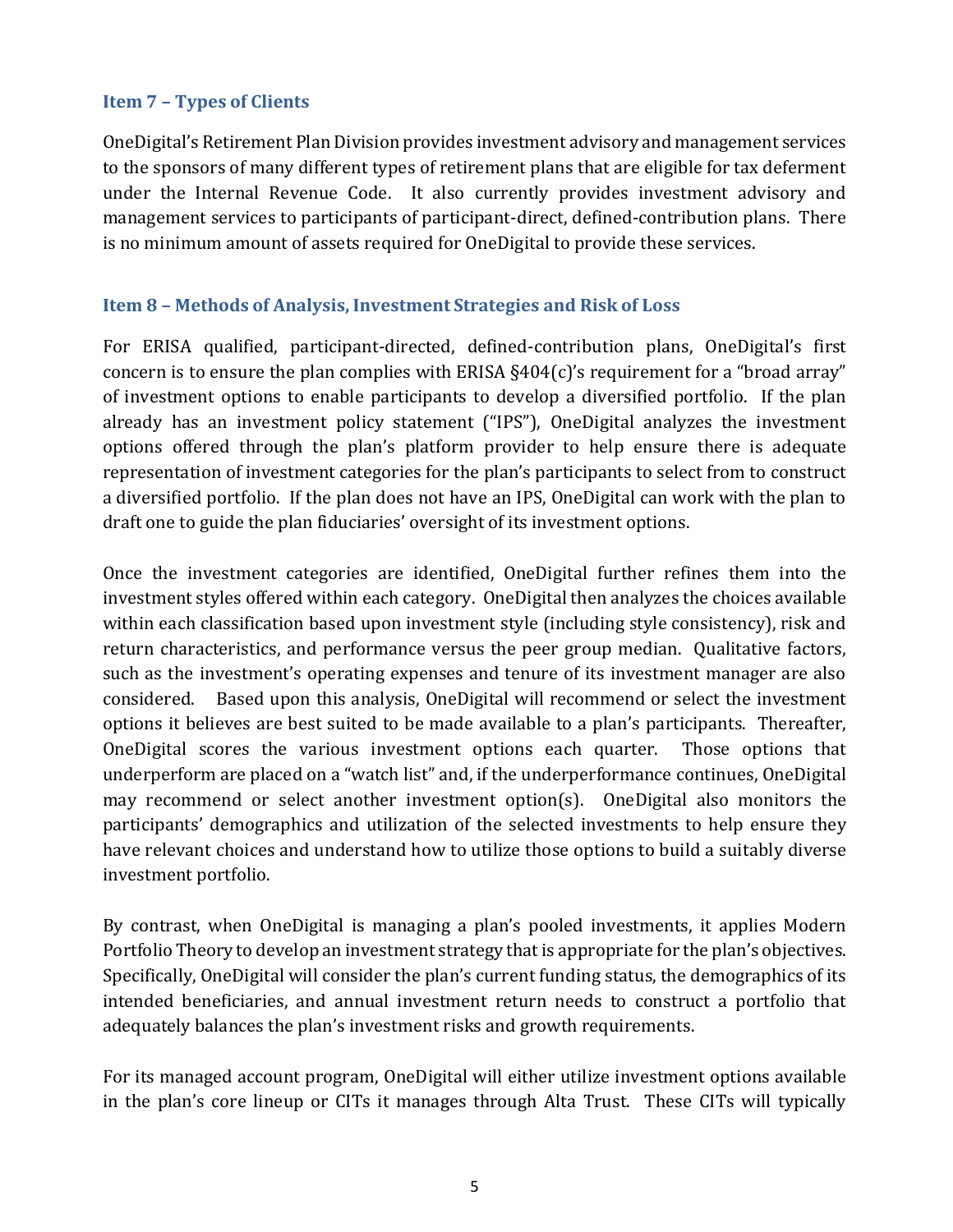include an accumulation model, a de-accumulation model, and, if available, a hedging strategy. OneDigital then instructs the sub-adviser to use its proprietary algorithms to construct a customized allocation for each participant based upon information (age, gender, income, current savings, etc.) provided by the plan's recordkeeper.

Clients must remember that investing in securities involves risk of loss, which they should be prepared to bear. These risks include market risk, interest rate risk, currency risk, and political risk, among others. No investment strategy, nor the use of a third-party manager, can assure a profit or avoid a loss, and OneDigital does not guaranty any level of investment returns.

# <span id="page-9-0"></span>**Item 9 – Disciplinary Information**

OneDigital and its "management persons" are required to disclose all material facts regarding any legal or disciplinary events that would be material to the evaluation of the firm or the integrity of its management, such as criminal convictions or violations of securities laws. (A "management person" is generally defined as any of the firm's principal executive officers and members of the firm's investment committee.) Neither OneDigital nor any of its managers are currently subject to, or have ever been subject to, any material events resulting from legal or disciplinary action. The investment adviser representatives working on a client's account are also required to disclose any such events in their biographies, which are provided in a separate document (ADV Part 2B).

# <span id="page-9-1"></span>**Item 10 – Other Financial Industry Activities and Affiliations**

As a result of its recent acquisition of certain firms, some of its investment adviser representatives are now employees of OneDigital, while the remainder are employed by, or acting as independent contractors for, independent financial services firms that operate under their own brand name. Because those independent financial services firms are not licensed investment advisers, their employees and independent contractors register through OneDigital to provide their investment advisory services. Therefore, even though those investment adviser representatives are not employees of OneDigital, it is statutorily responsible for supervising their investment advisory activities and is directly liable for any investment advice they provide.

Some of OneDigital's investment adviser representatives and its Chief Compliance Officer are also registered representatives of Triad and, in that capacity, could recommend securities transactions for individuals or entities who are also clients of OneDigital. In that event, Triad will pay these individuals a portion of the brokerage commissions received for products they sell. However, because this creates a conflict of interest, if Triad is the broker for a plan for whom OneDigital is providing investment advice, neither OneDigital nor its investment adviser representatives are permitted to receive any brokerage commissions generated from the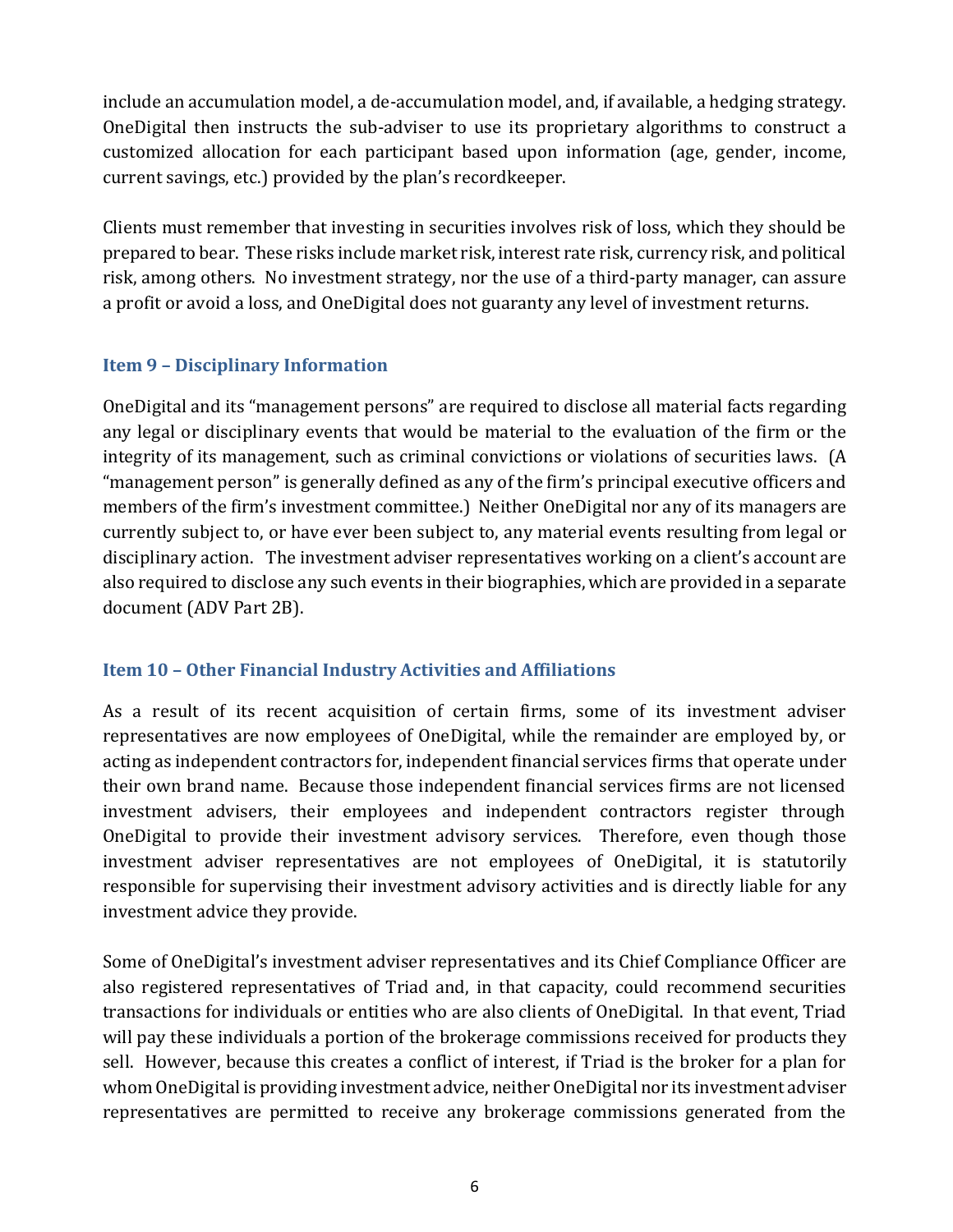plan's investments, except to the extent those commissions are used to offset OneDigital's advisory fee.

OneDigital is now also licensed as an insurance agency and some of its investment adviser representatives are licensed insurance agents. In that capacity, those investment adviser representatives could recommend insurance transactions, such as fixed, variable, or group annuities, for individuals or entities who are also clients of OneDigital. The recommendation by OneDigital's investment adviser representatives regarding the purchase of a securities and/or insurance commission product presents a conflict of interest, as the receipt of commissions will provide an incentive to recommend investment products based on commissions received. No client is under any obligation to purchase any commission products from OneDigital's investment adviser representatives. Clients are reminded that they can purchase insurance products recommended by one of OneDigital's investment adviser representatives through other, non-affiliated broker dealers or insurance agents.

OneDigital has relationships with entities that have agreed to provide referrals of potential retirement plan clients for compensation, which creates a conflict of interest. This includes employees of OneDigital's parent company, Digital Insurance, LLC, who may already provide employee benefits, insurance, and/or human resources counseling services to the plan sponsors they refer to OneDigital. Before OneDigital will pay a referral fee to any such entity or individual, it will enter into a solicitor's agreement and require the solicitor to provide each prospective client with a solicitor's disclosure form, which details the arrangement, including the fee the solicitor will receive.

In addition, OneDigital has entered into agreements with unaffiliated third parties to either receive or provide services as a sub-contractor or sub-adviser. This includes the sub-advisers OneDigital contracts with for asset allocation services in connection with its Personalized Portfolio program. In the event OneDigital uses a sub-contractor or sub-adviser to provide services to its clients, it will be responsible for supervising those services and compensating the sub-contractor or sub-adviser for the services it provides on OneDigital's behalf.

As part of its Personalized Portfolio program, OneDigital contracts with companies that provide recordkeeping services to retirement plans. These recordkeepers provide OneDigital with the access necessary make trade in participants' accounts, as well as collecting OneDigital's investment management fees from those accounts. OneDigital pays those recordkeepers a portion of the fees it receives for those services, and OneDigital has a financial incentive to recommend recordkeepers that provide such services to its clients.

OneDigital also provides third party administration (TPA) services to certain of its clients. These TPA services generally includes performing compliance testing, drafting necessary plan amendments, preparing the plan's Form 5500 filing, and other tasks related to the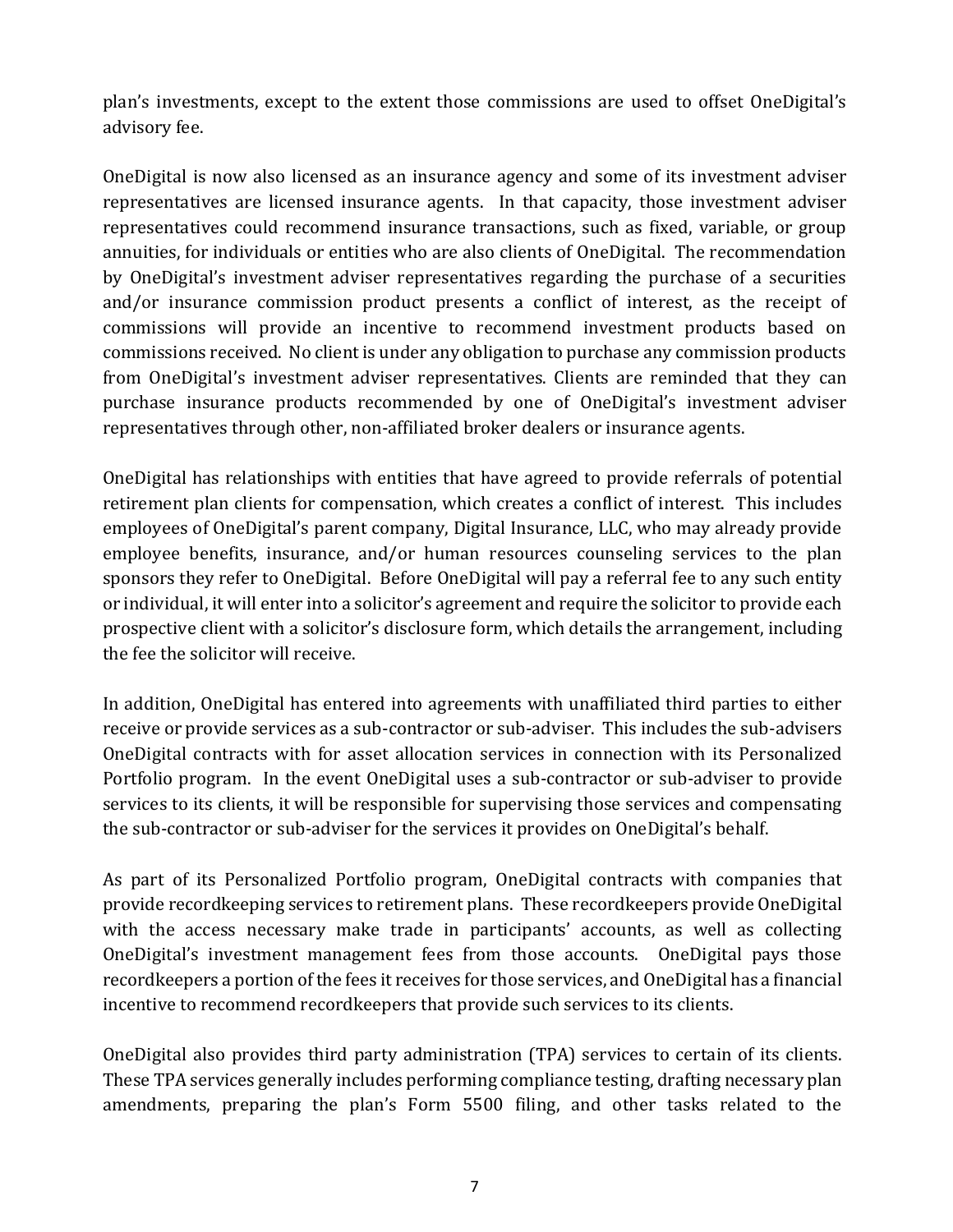administration of the retirement plan. Because these services do not include the provision of investment advice or management, they are typically provided under a separate agreement. Because OneDigital collects a separate fee for these services, it has a financial incentive to offer them to its clients. As a result, clients are reminded they are not required to utilize OneDigital's TPA services in order to access it investment advice and management services and may obtain those TPA services from another firm.

# <span id="page-11-0"></span>**Item 11 – Code of Ethics**

# **Code of Ethics**

In compliance with Rule 204A-1 of the Investment Advisers Act, OneDigital has adopted a Code of Ethics expressing the firm's commitment to ethical conduct. The Code of Ethics describes the firm's fiduciary duties and responsibilities to clients by requiring compliance with applicable securities laws, including those that protect the confidentiality of client information, require the reporting of personal securities transactions, and prohibit trading on insider information. Each of OneDigital's "access persons" is required to acknowledge receipt of the firm's Code of Ethics within ten (10) business days of joining the firm. In addition, each access person is required to annually acknowledge that their continued employment is contingent upon their compliance with its terms. OneDigital will provide a complete copy of its Code of Ethics to any client upon request.

# **Trading Conflicts of Interest**

OneDigital's access persons are permitted to buy or sell securities for their personal accounts that are identical to transactions recommended to clients. However, in order to address potential conflicts of interest, OneDigital prohibits its access persons from trading a security in their personal accounts, if they reasonably believe the security will be purchased or sold in a client's account, until the completion of all anticipated trading in that security for client accounts has occurred for that day. This prohibition only extends to transactions initiated by the access person, though, and does not apply to accounts managed by OneDigital's Investment Team (in which case transactions in the access person's account are conducted on the same basis as other accounts) or accounts managed by a turnkey asset management program.

For this reason, OneDigital requires that all of its access persons disclose their holdings of "reportable securities" annually and transactions in such securities each quarter. ("Reportable securities" do not include shares of mutual funds or government-issued securities.) Those reports are then reviewed by the firm's Compliance Department to ensure its access persons are not engaging in "front-running" or other prohibited acts which put their interests ahead of those of OneDigital's clients. OneDigital also requires its access persons to obtain prior approval from its Chief Compliance Officer before investing in any limited investment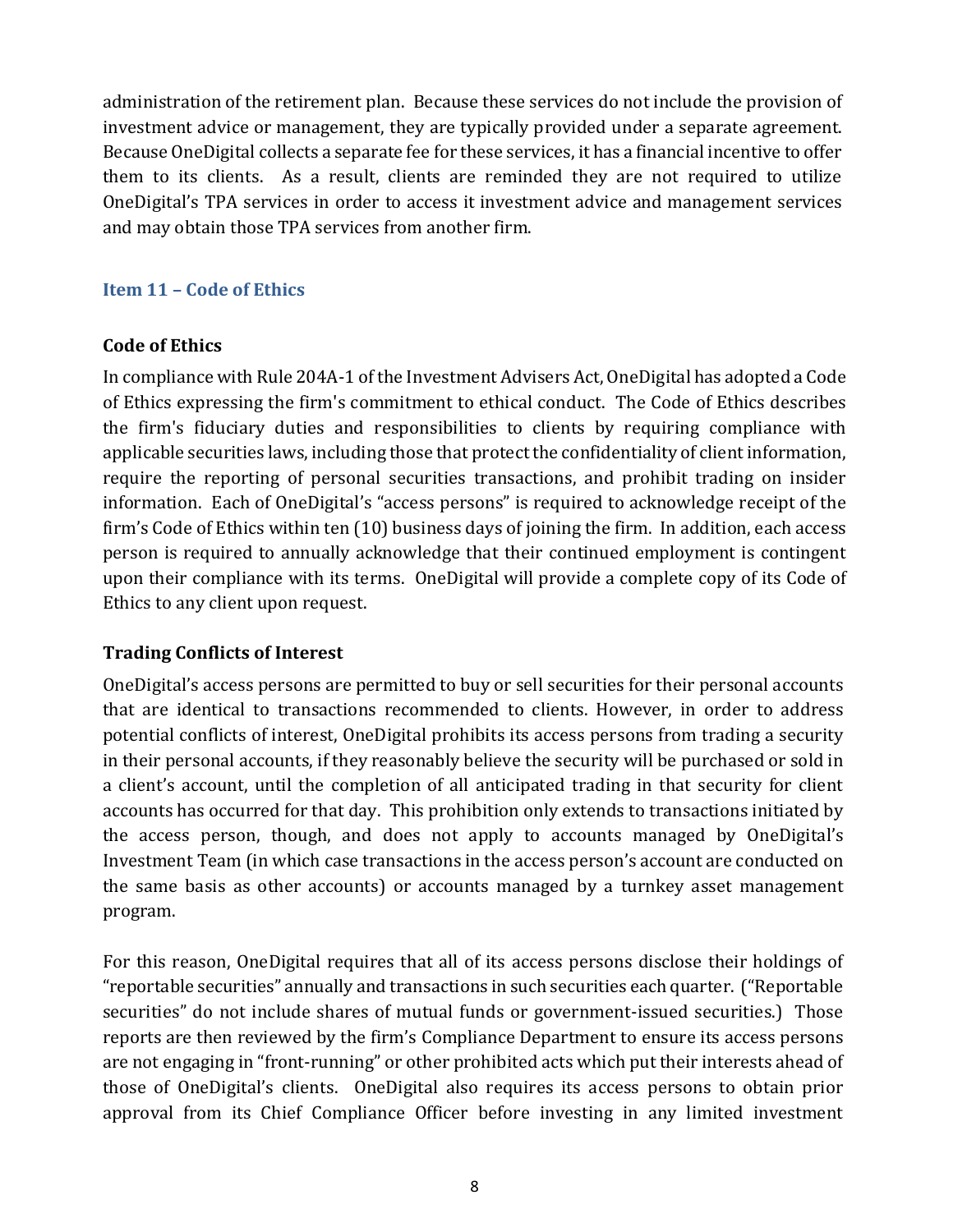opportunities (i.e., initial public offerings) so they do not appropriate a trading opportunity that should rightfully belong to OneDigital's clients. Finally, before an access person can invest in a publicly-held company that is a retirement plan client of OneDigital, the access person must confirm that any trading decision is not based upon nonpublic, insider information.

# <span id="page-12-0"></span>**Item 12 – Brokerage Practices**

Pursuant to ERISA, the plan's administrator is responsible for approving the party or parties that will process the participants' trades and monitoring their fees. Therefore, with the exception of plans that are being newly created, most retirement plan clients already have established relationships with a recordkeeper that typically provides custodial and brokerage services through a related broker, insurance company, or trust company. In that case, unless the plan sponsor requests OneDigital's assistance in replacing the recordkeeper, OneDigital has little influence on the plan's brokerage services. For those plans that do not have these relationships in place, OneDigital will provide retirement plan clients with recommendations for vendors who can serve these needs at the plan fiduciaries' request.

In the event a broker-dealer is selected as the custodian of a retirement plan account consisting of pooled assets, OneDigital will process all trades in the account through that custodian. As a result, clients will likely pay higher commissions and other transaction costs, or receive less favorable net prices on transactions, than if they shopped for a broker-dealer to handle each transaction. For plans consisting of participant-directed investment accounts, the plan's named fiduciaries will have sole authority to select the broker(s) that will process transactions in those accounts – even if OneDigital is managing the participants' accounts.

OneDigital has developed relationships with entities that provide brokerage, custodial, and recordkeeping services to retirement plans. Those entities also provide products and services that assist OneDigital in its servicing of its retirement plan clients. Some of these products and services benefit all of OneDigital's retirement plan clients, such as investment research. Other products and services, such as software and other technology that provide access to client account data, pricing and other market data, facilitate payment of our fees from our clients' accounts, assistance with back‐office functions, compliance, recordkeeping, and client reporting, and special pricing programs, only assist those clients who are working with that vendor. These firms may also provide benefits solely to OneDigital, such as paying for attendance at educational conferences or sponsoring OneDigital's conferences or client marketing events. In addition, these firms often recommend OneDigital to clients who are searching for an investment adviser and, in some cases, partner with OneDigital to submit a combined bid.

OneDigital's receipt of these benefits creates a conflict of interest because it increases the likelihood OneDigital will recommend these companies to a retirement plan client. In addition,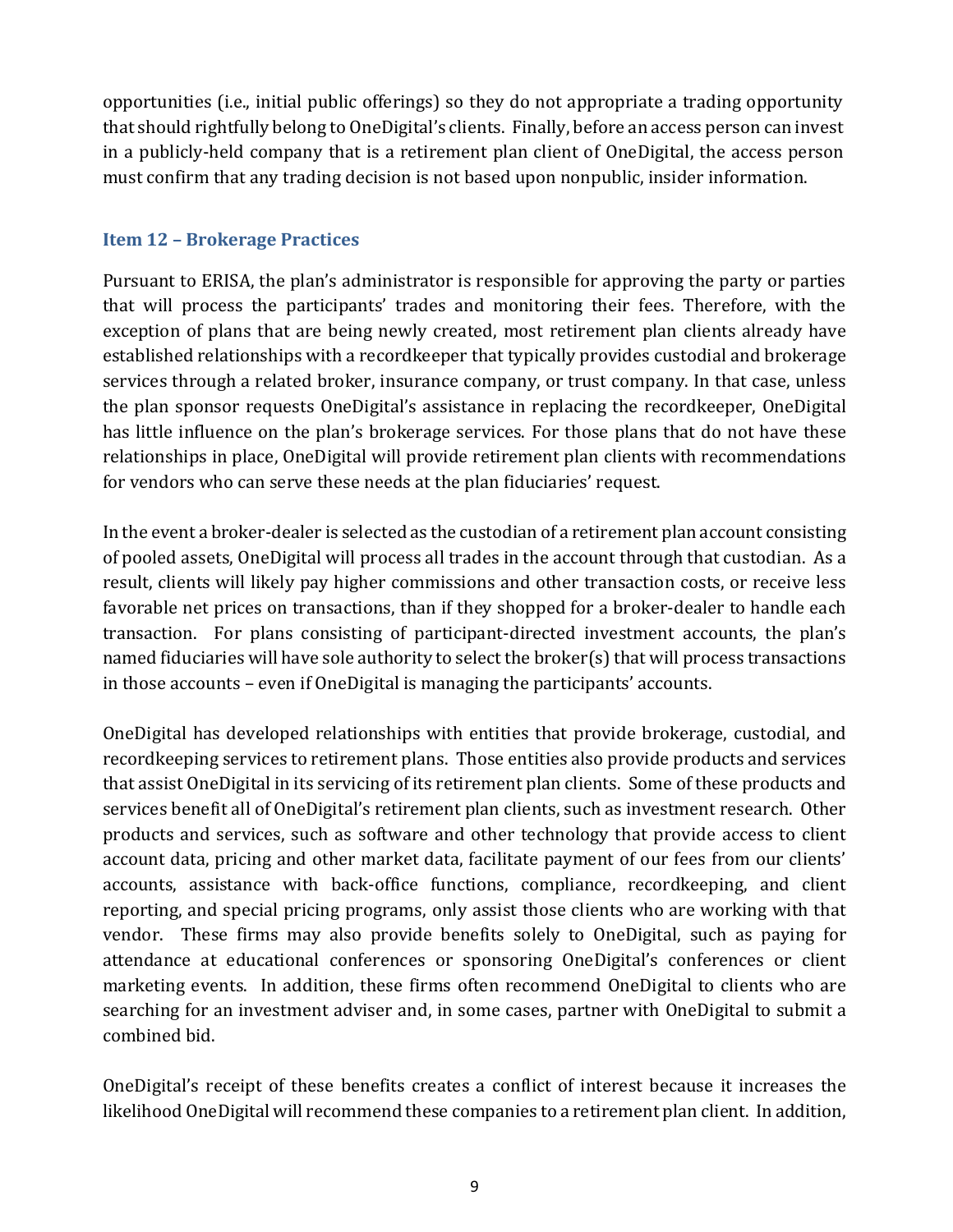these custodians or recordkeepers often offer or require retirement plan clients to utilize their investment products (including without limitation, their stable value funds), which provide additional revenue to these companies.

OneDigital also maintains a Strategic Partners Program, pursuant to which certain investment product and service providers provide funds that are used to sponsor educational seminars and/or client marketing events conducted by OneDigital. While this creates a conflict of interest, the program does not require OneDigital to favor the Strategic Partners over firms that do not participate in the program when recommending or selecting any products or services. In addition, OneDigital believes its recommendation of these companies is in the clients' best interests, because it is based upon the scope, quality, and price of their services that benefit the clients, as opposed to the services that benefit only OneDigital. Finally, OneDigital maintains records of all such payments, and those records are available for inspection at a client's request.

# <span id="page-13-0"></span>**Item 13 – Review of Accounts**

For plans with participant-directed investment accounts, OneDigital benchmarks the investment options offered within the plan each quarter. OneDigital also conducts regular investment review meetings with the plan's Investment Committee on a quarterly, semiannual, or annual basis, depending upon the size of the plan and the preferences of the plan's named fiduciaries. During those reviews, OneDigital informs the named fiduciaries of each investment's performance and utilization, as well as whether OneDigital is recommending it be replaced (or has replaced the investment where it has discretionary authority as the plan's investment manager).

If OneDigital is managing the pooled investments of the plan, the performance of those investments will be monitored by OneDigital's Investment Committee and the investment adviser representative on the account. OneDigital will conduct regular investment review meetings with the plan's named fiduciaries pursuant to the schedule agreed upon in the parties' agreement. However, additional reviews can be triggered by the client's specific request or by a change in market or economic conditions.

For its Personalized Portfolios program, OneDigital's Investment Team frequently monitors the performance of its investment allocation models or CITs, as well as the investments within those models. OneDigital's investment adviser representative assigned to the plan may or may not conduct regular investment review meetings with the participants in the plan, depending upon the size of the plan, the expectations of the participant, and the investment adviser representative's ability to offer that service to all participants.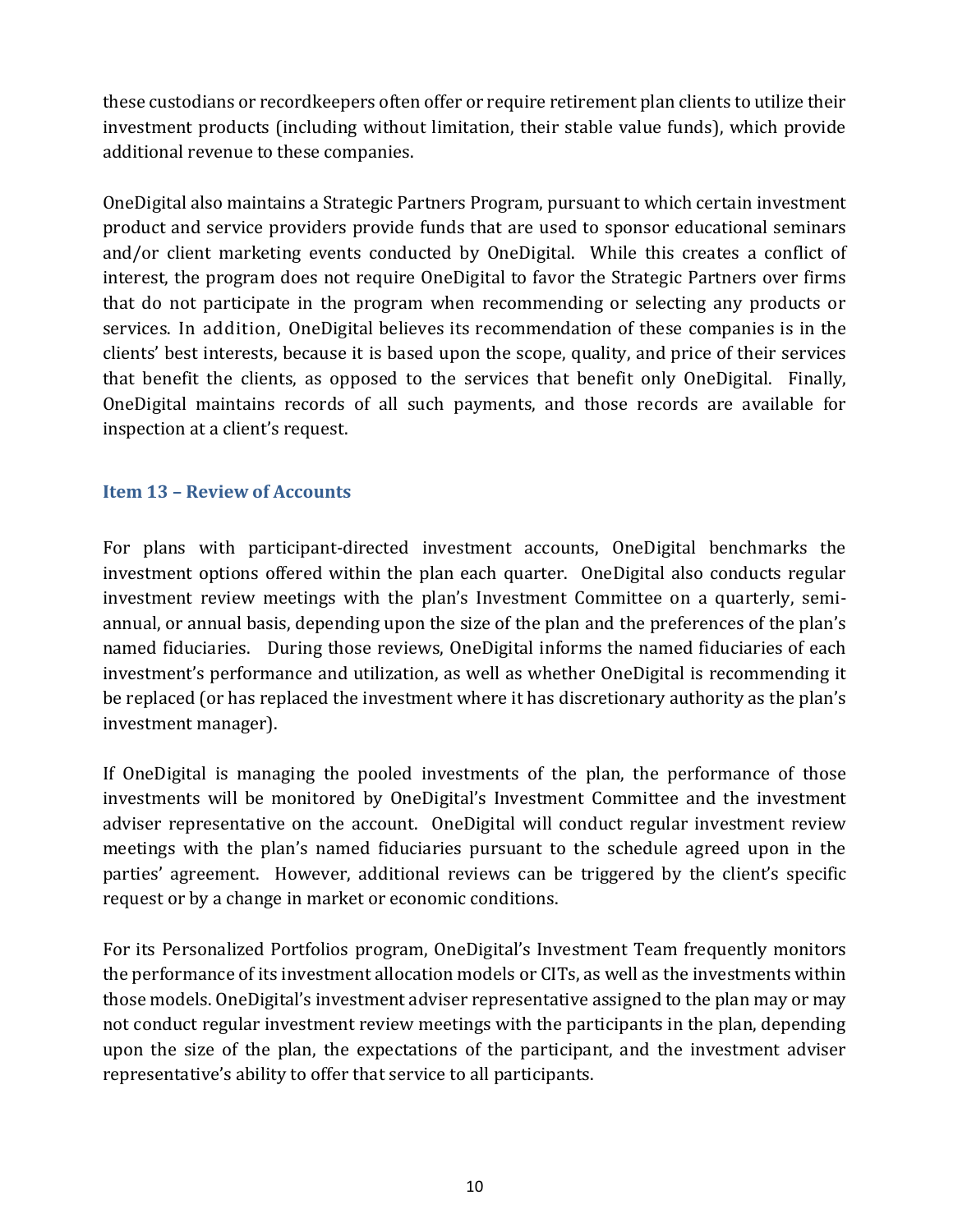All retirement plan clients are reminded that it remains their responsibility to advise OneDigital of any changes in their investment objectives, financial status, or specific guidelines within their investment policy statements.

# <span id="page-14-0"></span>**Item 14 – Client Referrals and Other Compensation**

As noted in Item 12, above, OneDigital receives economic benefits from entities that serve as the custodian, broker, and/or recordkeeper for retirement plans, including plans that are customers of OneDigital, in the form of the support products and services that are made available to us. However, these offers of products and services are not based on the willingness of OneDigital or its investment adviser representatives to provide any particular investment advice to retirement plan clients, such as recommendations to purchase or include any particular securities products.

Because OneDigital will be acting in a fiduciary capacity when it is serving as the plan's investment adviser or investment manager, OneDigital does not receive any direct or indirect compensation from product and service providers for recommending investment products, except to the extent the commissions generated from those products are used to offset the advisory fee OneDigital is due under its agreement with the plan. However, OneDigital and its investment adviser representatives do receive direct or indirect payments from third parties. This compensation includes payments for OneDigital's investment adviser representatives and/or other associated persons to attend educational and marketing seminars, gifts valued at less than \$100 annually, an occasional meal, or ticket to a sporting event. In addition, investment product and service providers sponsor conferences and client marketing events conducted by OneDigital. However, such compensation cannot be tied to the sales of any products, and OneDigital maintains records of all such payments, which are available for inspection at a client's request.

As referenced above, OneDigital sometimes pays individuals or entities to refer clients to us, including retirement plans. However, these agreements are structured to comply with applicable securities laws, which include the existence of a formal contract between OneDigital and the solicitor. Pursuant to that contract, the solicitor is required to provide each potential client with a disclosure statement, which describes the specific relationship between OneDigital and the solicitor – including the compensation that will be paid to the solicitor prior to or at the time the client enters into an investment advisory or management agreement.

OneDigital's investment adviser representatives are permitted to assist retirement plan participants in rolling assets out of their retirement plan account and into an individual retirement account ("IRA") managed by OneDigital. Alternatively, those funds may be used to purchase an annuity product that will pay the investment adviser representative a sales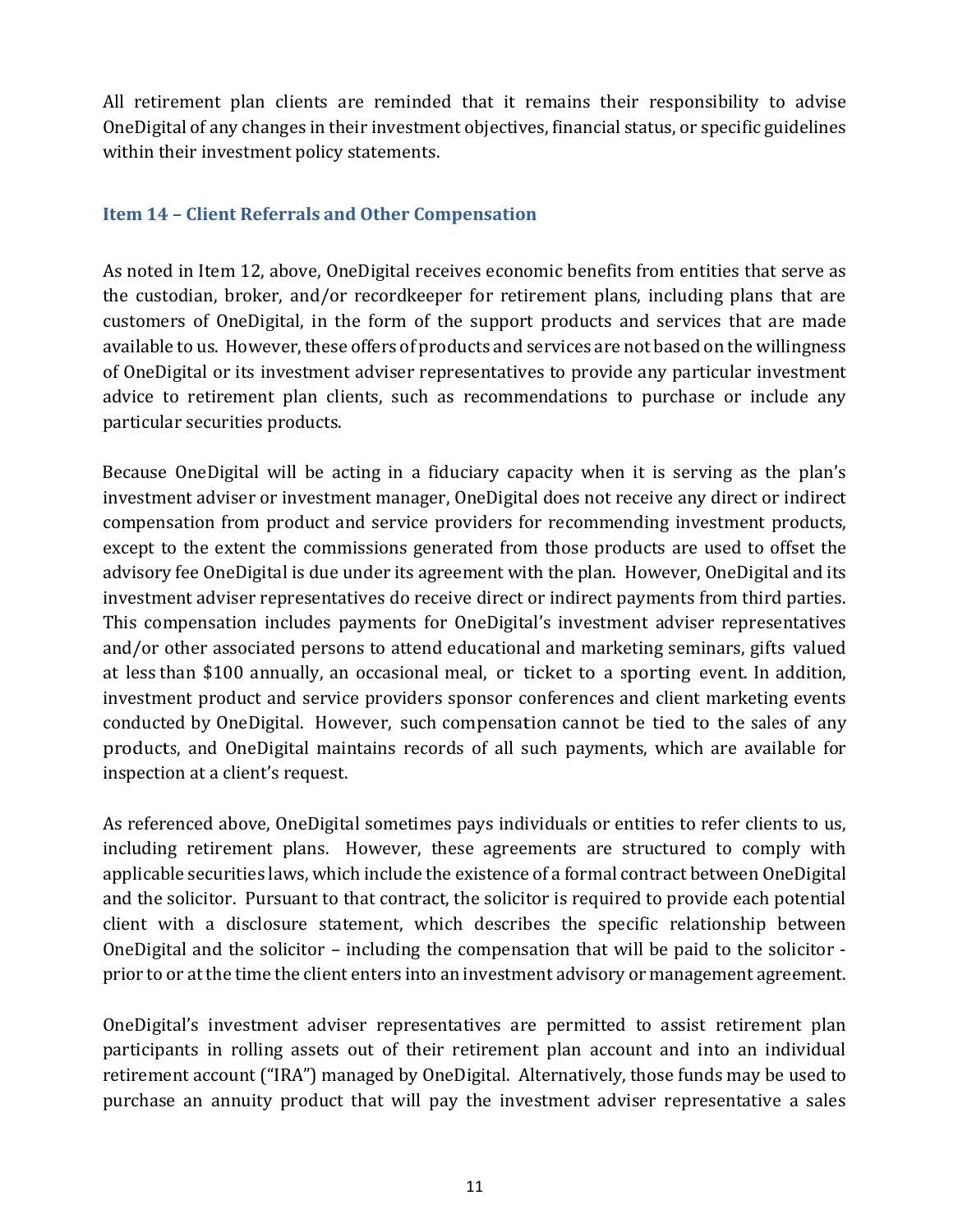commission. Because these activities will result in OneDigital and/or its investment adviser representatives receiving additional compensation, they create a conflict of interest. However, pursuant to Department of Labor Prohibited Transaction Exemption 2020-02, OneDigital acknowledges it is acting in a fiduciary capacity when making such recommendations. Therefore, OneDigital will ensure the participant receives a Rollover Disclosure Form that explains the investment adviser representative's basis for believing the recommendation is in the client's best interest, as well as providing a copy of its ADV Part 3.

OneDigital and its investment adviser representatives will sometimes offer other products and services to its clients. This may include such things as offering to manage outside investment accounts for the plan sponsor or the plan's participants, as well as brokerage or insurance products. It may also include products and services offered through its parent company, including other employee benefits, such as group health insurance, human resources counseling, and property and casualty insurance products.

Finally, OneDigital and its investment adviser representatives may recommend products and services provided by outside third parties. One offering under OneDigital's Financial Elements program is EvoShare, which enables retirement plan participants to contribute additional funds to their retirement plan accounts through rebates from their purchase of goods and services. Specifically, EvoShare has negotiated cash back rebates with a large number of merchants. Participants who enroll in EvoShare receive a portion of those cash back rebates after registering one or more credit or debit cards to track their qualifying purchases. The cash back refunds provided by merchants for purchases made by the participants are transmitted to EvoShare, which retains a percentage as its fee and then deposits the remaining amount into the participant's bank account. The participant's employer deducts the same amount from the participant's next paycheck and deposits it into the participant's retirement plan account. OneDigital offers EvoShare to its retirement plan clients and collects EvoShare's required enrollment fee from the plan's sponsor. OneDigital's President, Vince Morris, serves on EvoShare's advisory committee and was granted shares of stock in the company at a deeply discounted price for his promotion of the program.

OneDigital's parent company has entered into a contract with Synergi Partners to offer its employer clients with assistance in obtaining Employee Retention Credits under the federal CARES Act. OneDigital's parent and its employees receive a portion of the fees paid by clients referred to Synergi Partners for those services. As a result, even though these services do not involve the provision of investment advice, OneDigital and its employees have a financial incentive to recommend those services to their clients, and those clients are reminded they have the right to decline those services or obtain them from other companies.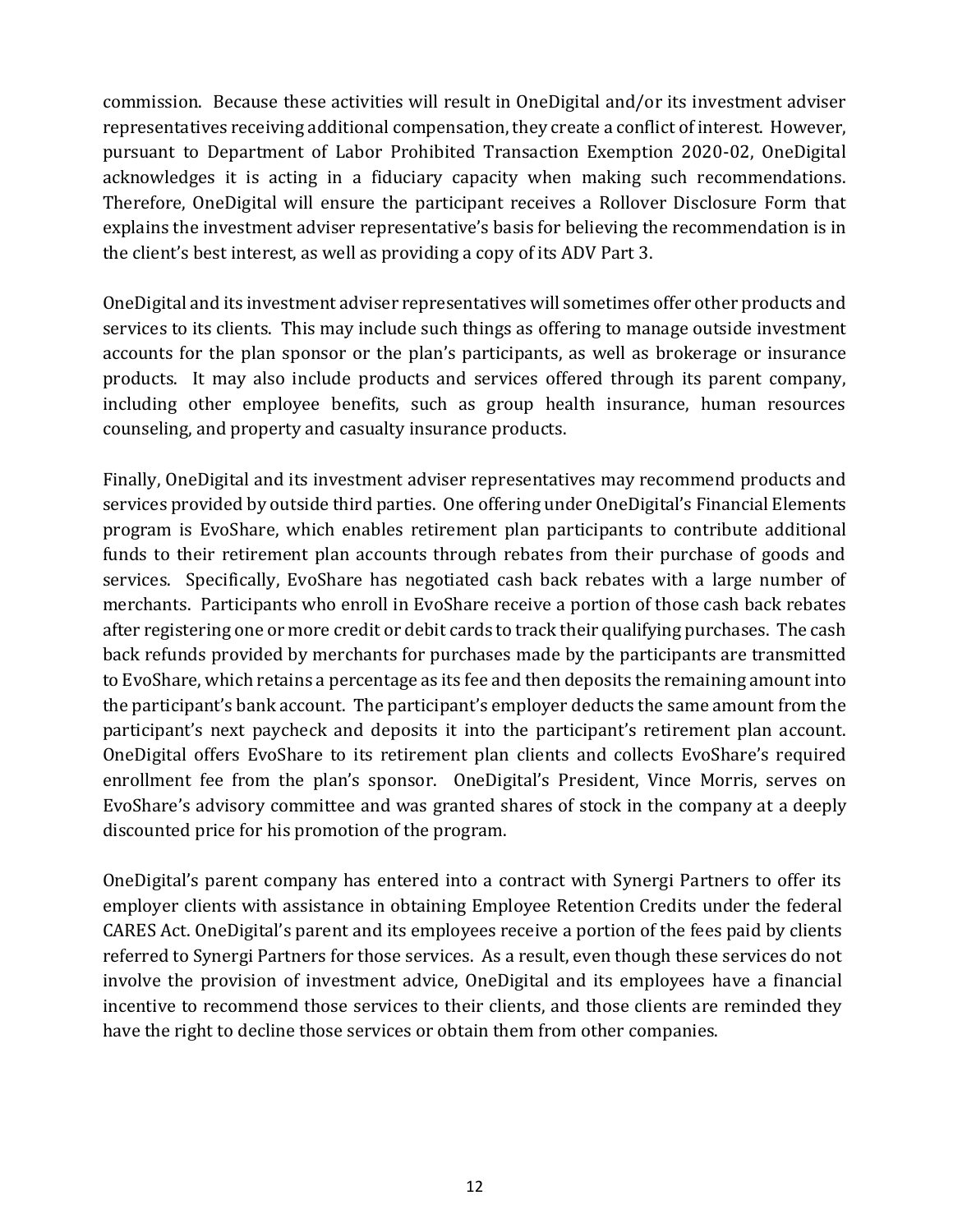Clients should understand these offerings will result in additional compensation to OneDigital and there is no obligation for them to utilize any of them or to purchase them through OneDigital.

OneDigital's investment adviser representatives are compensated based on a percentage of the investment advisory fees they generate. Investment adviser representatives who are merely affiliated with OneDigital as independent contractors receive a higher percentage than those who are employed by OneDigital, given that OneDigital purchased the employed representatives' accounts and will provide them with an array of employee benefits. In addition to the initial payment for the purchase of their accounts, some employed investment advisers also are eligible to receive an "earnout" payment – which can be substantial - if their fees increase over a set period of time (generally three years). While those earnout payments are intended to encourage employed investment adviser representatives to add new clients, existing clients should understand it also creates an incentive for the employed representatives to offer new services or increase their fees.

# <span id="page-16-0"></span>**Item 15 – Custody**

OneDigital does not hold client assets. Instead, retirement plan clients must contract separately with a broker-dealer, insurance company, or trust company for custodial services.

If OneDigital is serving as investment manager for a retirement plan or participant, or is managing the plan's pooled assets, the management agreement between the parties will include a limited power of attorney to permit OneDigital to either select the investment options to be made available to participants through the plan, or to initiate transactions for participants or pooled asset plans, on a discretionary basis. Pursuant to ERISA, OneDigital must be bonded when it has "control" over plan assets, which would include when it manages participants' investments or a plan's pooled assets. However, because it does not have authority to withdraw or transfer those assets out of the plan, OneDigital is not be deemed to have "custody" of those assets under the Investment Advisers Act.

Unlike its arrangement with custodians of its wealth management accounts, OneDigital does not typically calculate its own advisory fee and provide payment instructions to the plan's recordkeeper. Instead, most recordkeepers calculate and pay OneDigital's based upon authorization provided by the retirement plan's administrator.

## <span id="page-16-1"></span>**Item 16 – Investment Discretion**

OneDigital can act as either the investment adviser or investment manager for a retirement plan client. If OneDigital is acting as the investment manager for a plan consisting of pooled